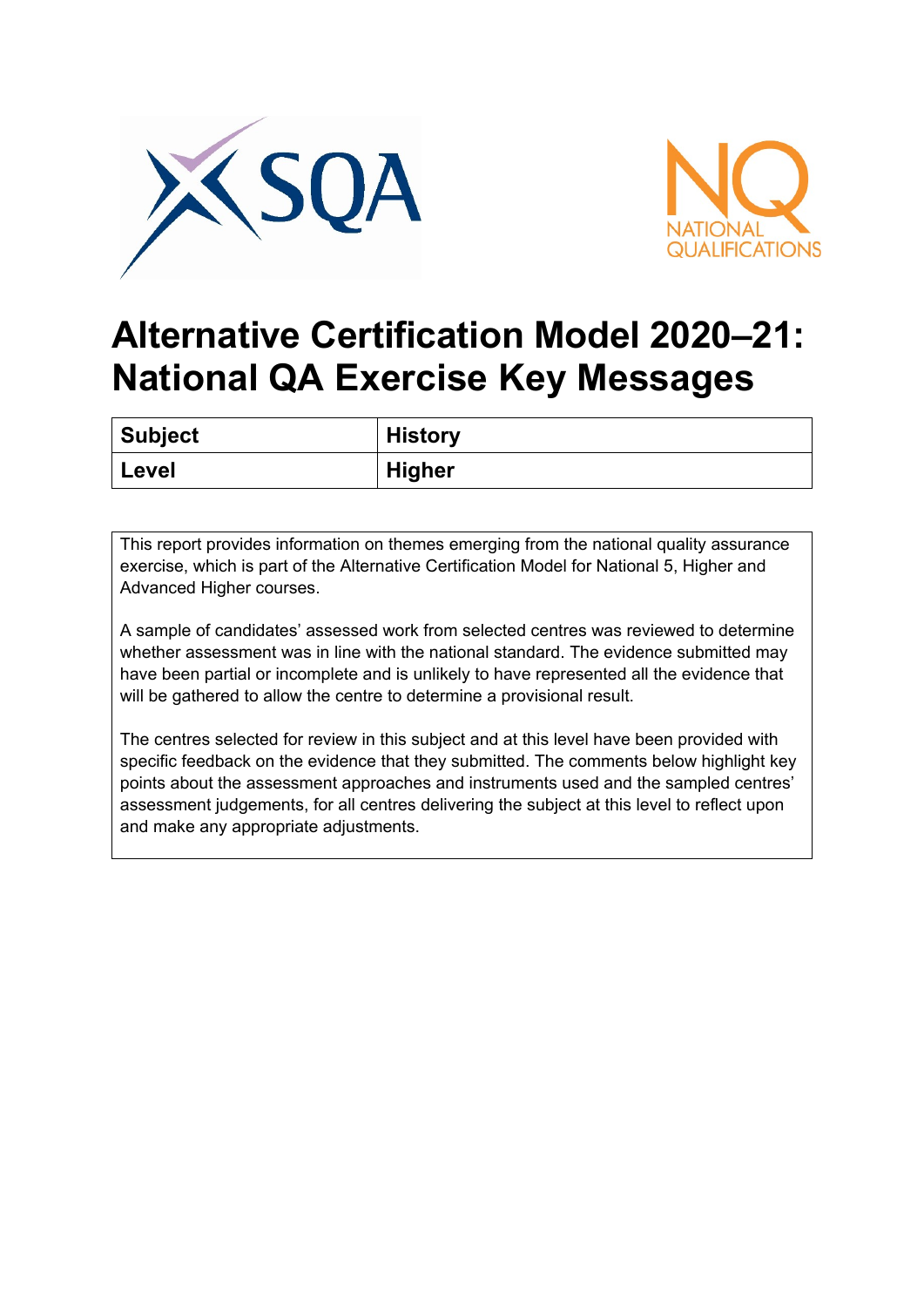## **Section 1: Comments on approach to assessment**

The evidence that centres submitted for Higher History was mainly for Component 1: British, European and world history. Centres provided essays in the main. In some cases, this was supported by evidence from the Scottish history component. The evidence submitted was often partial. One centre submitted assignments as additional evidence.

Most centres made effective use of the SQA 2021 NQ assessment resource — they had either made good use of this or were planning to use it for assessment purposes in May/June.

Some centres devised their own assessments using a range of SQA past papers from 2015– 19, which had appropriate course coverage and level of demand. These were used to create '4 from 6 essay' question papers, in both the British section and the European and world section.

Only a few centres used a commercially-produced paper, which contained appropriate course coverage and was in line with national standards.

Overall, the approach to assessment was in accordance with SQA's guidance on gathering key evidence. Centres used the correct question stems for both assessment-type and evaluation-type questions for Component 1: British, European and world history. Centres provided many examples of good practice in their assessment evidence.

However, the level of demand contained in one Scottish history question paper was found to be incorrect. The centre had failed to follow the national standard in some of the questions in the Scottish history paper. It is important that the correct question types are derived from the relevant '**key issues**' and '**description of content**'. The 'Explain' and 'How fully' questions come from the key issues. The 'Evaluate' and 'two-source' questions come from the 'description of content'. If centres have devised assessments with questions that are not drawn from the relevant key issues and description of content, they should take account of this when making assessment judgements because it will affect the level of demand.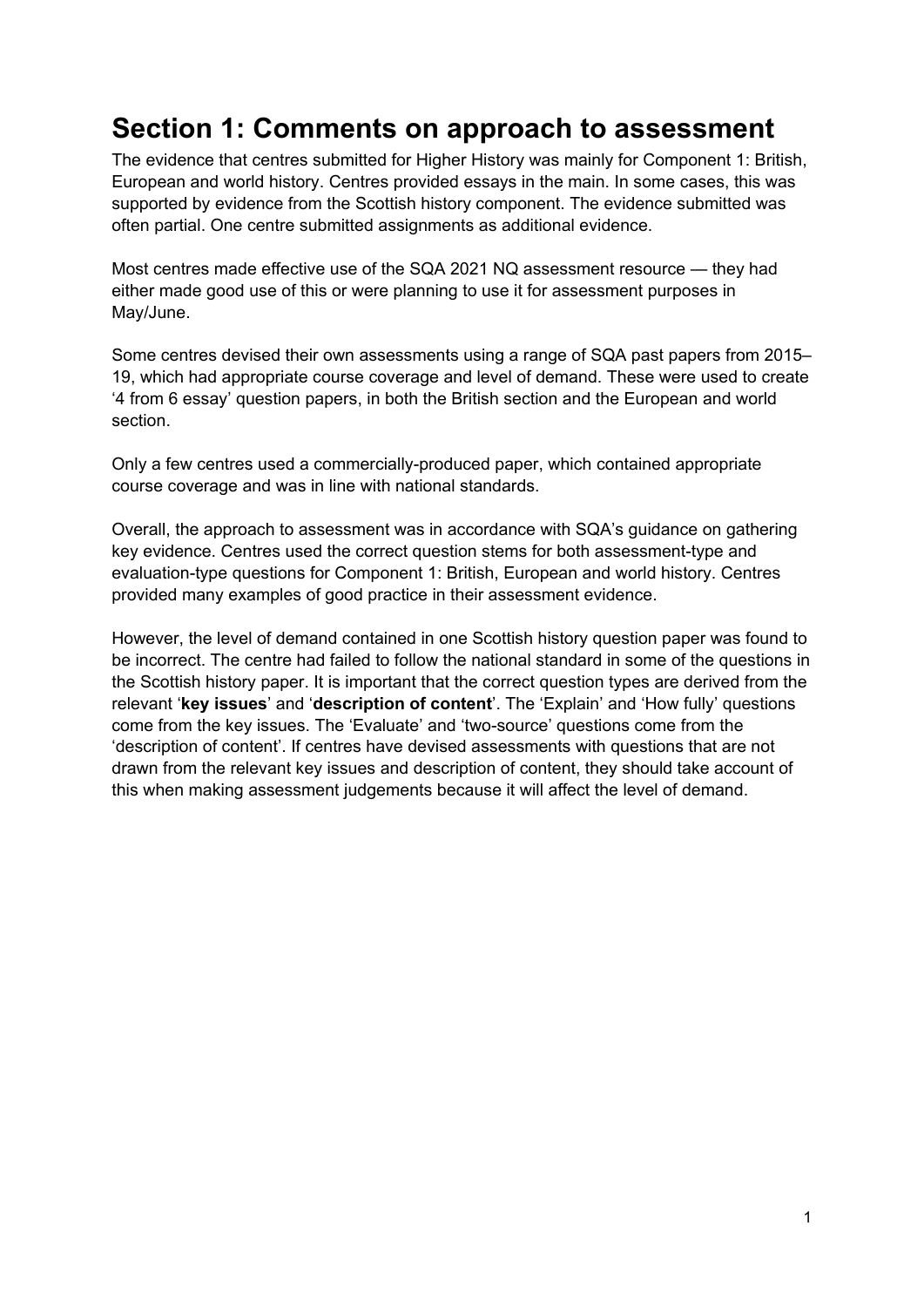## **Section 2: Comments on assessment judgements**

Centres' assessment judgements were, on the whole, in line with national standards. This is to be highly commended.

The majority of centres' assessment judgements were valid, reliable and in line with national standards.

Almost all candidates were assessed accurately, fairly and consistently in accordance with national standards.

In some cases, the evidence provided showed a real sense of engagement from candidates, and the feedback provided by assessors was detailed, helpful and supportive. There was a lot of good practice showing robust discussions between candidates and teachers. Centres should be commended on the clear and detailed comments provided throughout the evidence.

Centres' assessment judgements were accurate, in the main. There were few instances where marking instructions had been applied too leniently or severely.

Assessment evidence was often supported with detailed annotations and explanations. Analysis and evaluation marks were awarded accurately in most centres. It was encouraging that so much of the evidence featured the skill of evaluation.

There was clear evidence that centres' moderation processes were thorough, detailed and highly effective. In particular there was evidence of good practice in adopting effective internal moderation, as well as cross-marking. This was often supported by local authority moderation. In some cases, there was local moderation between a number of centres within the local cluster group or across the local authority. This exemplified good practice. This should be encouraged in exemplifying both the approach to national standard assessments and making reliable assessment judgements.

## **General comments**

There was clear evidence of effective learning from the candidate evidence. Most assessment evidence and assessment judgements were based on Component 1: British, European and world history, essay writing. Use of the general marking principles, marking instructions and essay marking grid ensured good practice across the majority of centres.

Most candidates were broadly successful in meeting the required standards of attainment for Higher History.

Centres can refer to these resources to support their assessment judgements:

- ♦ **Subject Guidance:** [https://www.sqa.org.uk/sqa/files\\_ccc/h-guidance-evidence](https://www.sqa.org.uk/sqa/files_ccc/h-guidance-evidence-history.pdf)[history.pdf](https://www.sqa.org.uk/sqa/files_ccc/h-guidance-evidence-history.pdf)
- ♦ **Course Specification:** [https://www.sqa.org.uk/files\\_ccc/HigherCourseSpecHistory.pdf](https://www.sqa.org.uk/files_ccc/HigherCourseSpecHistory.pdf) *'Skills, knowledge and understanding for the course assessment'* pages 3–20